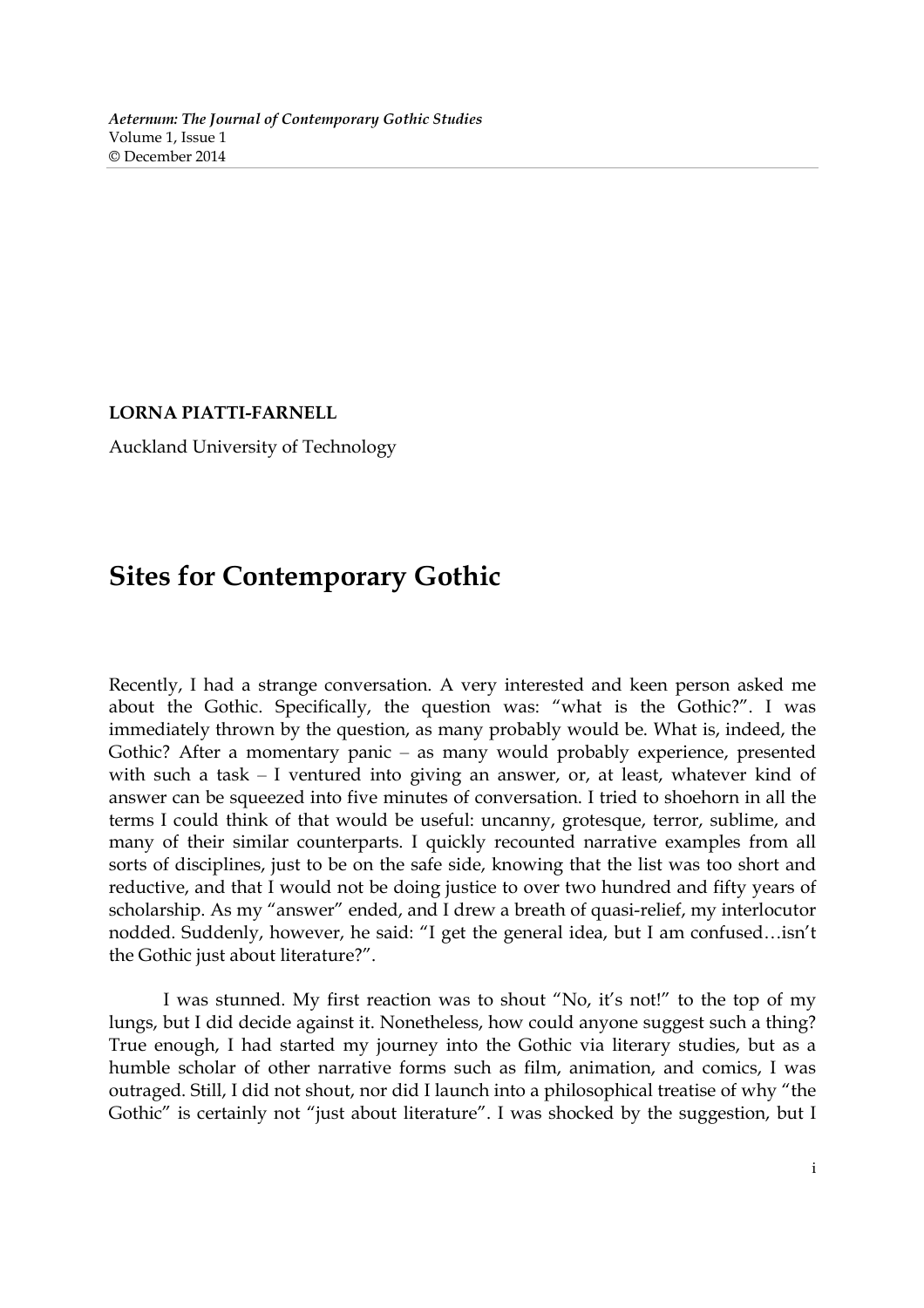could not form an articulate response that would encompass what I saw to be all the multi-faceted varieties of Gothic discourse, all its incarnations, all its mutations. So, in the end, I just limited myself to smiling back and answering: "Not anymore".

In truth, "the Gothic" has not just been about literature for quite some time. Centuries, even. There is no denying, of course, that its inception finds its roots in the literary world, and that the relationship that the Gothic holds with literature is more than just a legacy: it is still a fertile and apt territory for expansion and development. So the marriage with literature is still strong. If one wanted to delve into the expressions of the Gothic into cultural narratives, however, one would need to reach even further into history, where the worlds of folklore and mysticism prove the existence of the "narrative of terror" long before the publication of Walpole's *The Castle of Otranto*. As Lorna Piatti-Farnell and Maria Beville have recently claimed, via the use of the term "living Gothic", the Gothic exists in the fabric of the everyday, and manifests itself in the structures of life, as well as death (Piatti-Farnell and Beville, 1).

The Gothic, therefore, is not just a literary concern. It is to be found in the cells of film and animation; it lingers in the speech bubbles of comics and graphics novels; it spreads in the digital pixels of videogames; it beats in the notes of music; it runs along the lines of fashion design. The Gothic has the potential to be, as it has often been claimed, "everywhere", and it enjoys this ability by showing itself in often unexpected places. Justin Edwards and Agnieszka Soltysik Monnet have successfully shown that the Gothic is entangled with the narratives of popular culture, through what they call "Pop Goth", a term that is used in reference to  $\tilde{a}$  a strand of cultural production that appears in cinema, television, young adult fiction, visual culture and even dark tourism" (Edwards and Monnet, 1). The Gothic has placed itself within the reach of the everyday in many ways, moulding itself into the needs and desires of our 21st century. So, the Gothic is not "just about literature": it would be perhaps more apt to say that the Gothic is "about narrative", whatever form that narrative might take, in whatever cultural context.

 The question of where to find "the Gothic" is, of course, entangled with the definition of what we call "contemporary Gothic". In spite of the fact that this is an intrinsically controversial term, it also points us in the direction that, as far as the Gothic is concerned, its manifestations are about re-elaboration as well as invention. Therefore, scholarship focused on contemporary Gothic will be centred primarily on three core ideas: firstly, that the Gothic is not a static concept, but it is mouldable and adaptable to changes in time, place, and, naturally, medium; secondly, that "contemporary" does not mean only focusing on what has been produced in our contextual moment, but revisiting texts from previous historical times, in view of re-considered knowledge; and thirdly, that the Gothic always has the potential to be about both canon and revolution, and that a flexible understanding of the term is necessary in order to fully capitalise on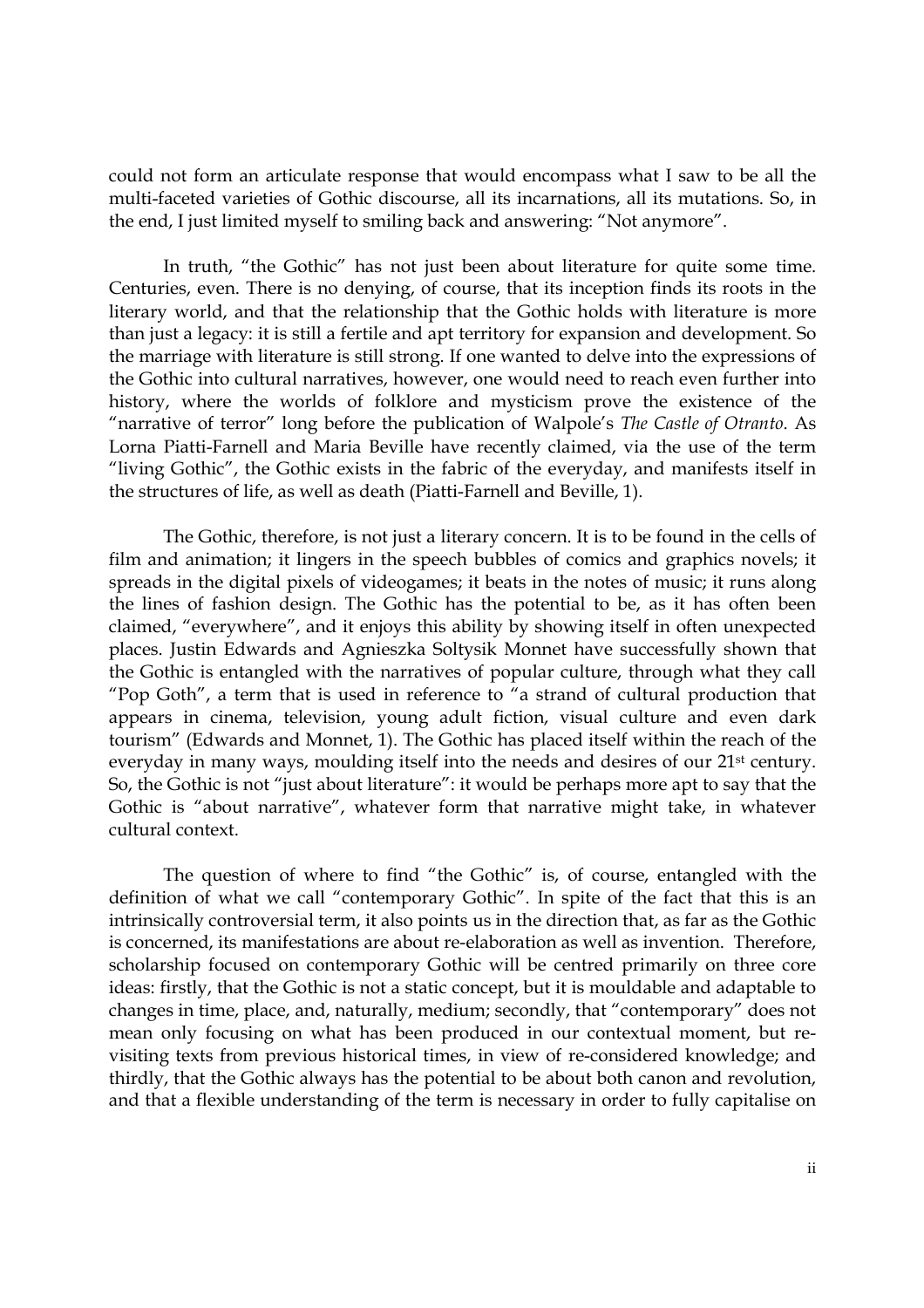its reach. The Gothic is as much about literature as it is about other media and their connection to the ways in which we live, dream, and fear.

This issue of *Aeternum* has been developed in the spirit of this approach to "contemporary Gothic". The articles that have been included offer revisions and reconsiderations, as well as new insights, into the Gothic medium, from literature to film, and even music. The scholarship the authors propose highlights the connection between Gothic representation and contextual preoccupations, from the here and now of culture, to the weight of historical and folkloristic narratives. In her article, "'I once more tasked my understanding and my senses': Sensual Stimuli in Charles Brockden Brown's *Wieland* and *Edgar Huntly*"*,* Emily Petermann explores the representation of sensorial stimuli in 18th century Gothic fiction, reaching beyond the supremacy of sight alone. Focusing on Charles Brockden Brown's novels *Wieland* (1798) and *Edgar Huntly* (1799), Petermann examines the role of non-visual perception and the way it is presented by the autodiegetic narrators, questioning the 18th century empiricist hypothesis that rational decisions can be made based on the evidence of the senses. Petermann proposes a re-evaluation of well-known Gothic fiction, introducing an innovative way of exploring its structures and thematics. The unreliability of "knowledge", and its inevitable connection to dreaming and the uncanny, is also the centre of David Punter's article "Alan Bilton: Sleepwalking on the Moon". Punter surveys how Bilton offers a reinterpretation of everyday language and cliché, which serves to offset and contrast with the progressively disturbing worlds in which the protagonists find themselves. Instances of *déjà-vu*, hallucinations, and nightmares are surveyed by Punter, discovering how Bilton's "dream world" often resembles "real" scenarios, but seen through a distorting mirror. Punter's article uncovers the dangers of over-familiarisation, and the place the Gothic occupies in this context. While the narrative cores of Petermann's and Punter's articles were produced in different centuries, both authors engage with a reevaluation of the Gothic in relation to contemporary preoccupations, proving that the thread of Gothic narratives transcends time, even if its manifestations are contextual.

The third article of the issue, Alan Gregory's "Fabricating Narrative Prosthesis: Fashioning (Disabled) Gothic Bodies in Tim Burton's *Batman Returns"*, continues the exploration of contemporary cultural preoccupations into the realm of popular culture. Gregory offers an exploration of the representation and implications of deformity in Burton's film, evaluating notions of both normality and abnormality in their sociocultural contexts. Questions of identity and cultural coding animate Gregory's discussion, as well as a re-consideration of corporeal politics in relation to the Gothic and visual media. A desire to re-examine Gothic structures in disciplinary areas that were previously left unexplored is also at the centre of Vittorio Marone's article "A Winterhorde in a Ravenrealm: Immortal's Lyrics as an Expression of Northeroic Gothic". Marone examines the lyrical themes of Norwegian black metal band Immortal, and contends that the specificity and uniqueness of the lyrics is embodied by the fusion of Gothic, Nordic, and heroic themes. This original style, which Marone labels